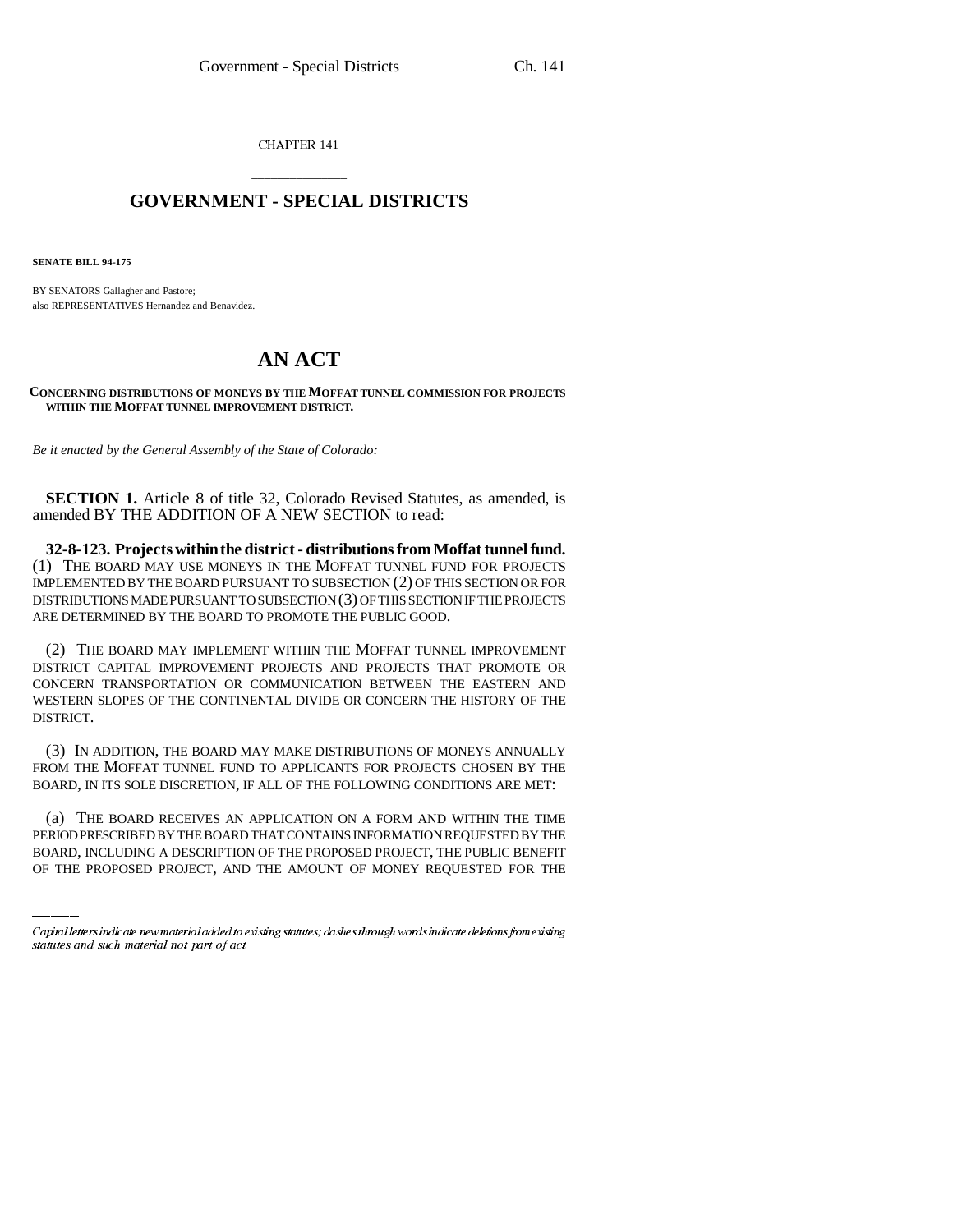PROPOSED PROJECT;

(b) THE APPLICANT IS A NONPROFIT ORGANIZATION THAT MEETS THE REQUIREMENTS OF SECTION 501 (c) OF THE FEDERAL "INTERNAL REVENUE CODE OF 1986", AS AMENDED;

(c) THE APPLICANT APPEARS BEFORE THE BOARD, PRESENTS ITS PROPOSED PROJECT, AND DEMONSTRATES HOW THE PROJECT WILL BENEFIT THE PUBLIC;

(d) THE PRINCIPAL OFFICE OF THE APPLICANT IS LOCATED WITHIN THE DISTRICT;

(e) THE PROPOSED PROJECT WILL BE LOCATED WITHIN THE DISTRICT;

(f) THE PROPOSED PROJECT IS RELATED EITHER TO THE PURPOSES FOR WHICH THE DISTRICT IS ORGANIZED PURSUANT TO THIS ARTICLE, INCLUDING THE IMPROVEMENT OF TRANSPORTATION AND COMMUNICATION BETWEEN THE EASTERN AND WESTERN SLOPES OF THE CONTINENTAL DIVIDE, OR TO THE BUSINESS OF OR PROJECT IMPLEMENTED BY THE BOARD PURSUANT TO SUBSECTION (2) OF THIS SECTION AT THE TIME OF THE APPLICATION, INCLUDING PROJECTS THAT:

(I) PRESERVE OR PROMOTE HISTORICAL LANDMARKS OR OBJECTS;

(II) PROMOTE ECONOMIC DEVELOPMENT;

(III) ENCOURAGE EDUCATIONAL INTERESTS; OR

(IV) PREVENT OR MINIMIZE DEGRADATION OF THE ENVIRONMENT;

(g) THE MONEYS RECEIVED FROM THE BOARD WILL BE SPENT WITHIN THE DISTRICT; AND

(h) THE GOVERNING BODY OF THE TOWN, CITY, OR COUNTY IN WHICH THE PROJECT IS LOCATED APPROVES THE PROJECT.

(4) THE BOARD SHALL SET A DEADLINE FOR RECEIPT OF THE APPLICATIONS SO THAT THE DISTRIBUTIONS OF MONEYS BY THE BOARD PURSUANT TO SUBSECTION (3) OF THIS SECTION ARE INCLUDED IN THE BUDGET FOR THE FISCAL YEAR IN WHICH THE DISTRIBUTIONS ARE MADE. THE BOARD SHALL MAKE DISTRIBUTIONS PURSUANT TO SUBSECTION (3) OF THIS SECTION FROM INCOME RECEIVED BY THE BOARD IN THE YEAR IN WHICH THE DISTRIBUTIONS ARE MADE. THE BOARD SHALL NOT INVADE ITS CAPITAL STRUCTURE TO MAKE THESE DISTRIBUTIONS. THE TOTAL AMOUNT OF DISTRIBUTIONS MADE PURSUANT TO SUBSECTION (3) OF THIS SECTION IN ANY FISCAL YEAR SHALL NOT EXCEED TEN PERCENT OF THE BUDGETED ANNUAL OPERATING EXPENSES OF THE DISTRICT.

**SECTION 2.** 32-8-101, Colorado Revised Statutes, is amended to read:

**32-8-101. Purpose of tunnel - legislative declaration.** (1) It is hereby declared that to provide for an avenue of communication by means of a transportation tunnel through the continental divide at or near James Peak will reduce the barrier which now separates the western portions of this state from commercial intercourse with the